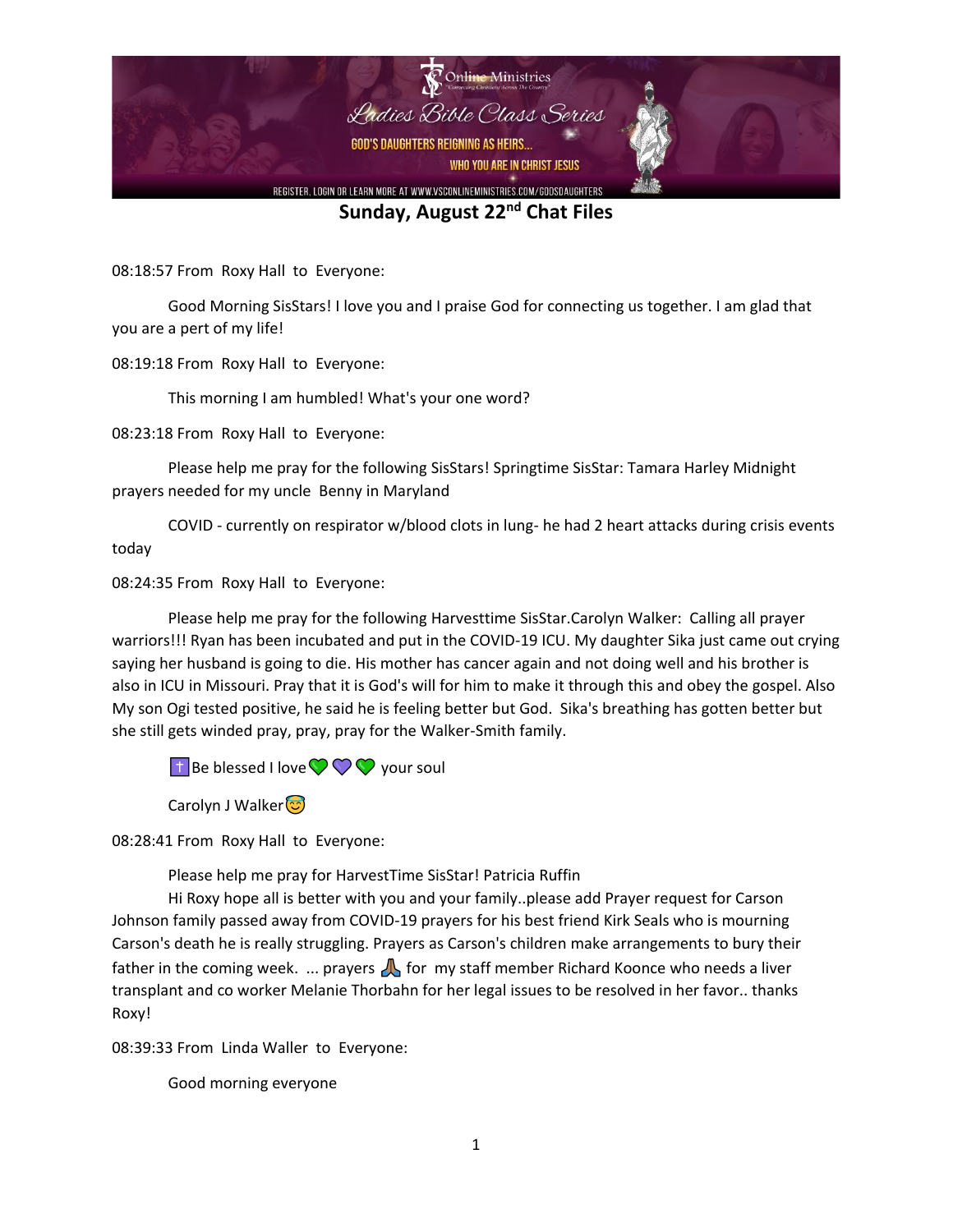

08:40:16 From Linda Waller to Everyone:

Thank you for the invite

## 08:42:09 From Annette Finch to Everyone:

Good morning SisStars, I love you all and there is absolutely nothing you can do about it but, LOVE ME BACK!

08:43:53 From Carol Walker to Everyone:

Yes He is More. He's a healer

08:44:15 From Tiffany Tunsil to Everyone:

Blessed and highly favored

08:44:17 From Carol Walker to Everyone:

Praising Him in Advance

08:44:41 From yoben to Everyone:

Grateful

08:44:59 From Patricia -harvest time to Everyone:

eager

08:44:59 From TUTU HAWK to Everyone:

JOY

08:45:10 From Annette Finch to Everyone:

Better than AMAZING!

08:45:11 From Charmaine Potter to Everyone:

Blessed!!!

08:45:52 From Annette Finch to Everyone:

I say SO SNAP, SNAP!

08:46:16 From Joyce Henderson to Everyone:

Thankful!!!!

08:46:25 From Sherita to Everyone: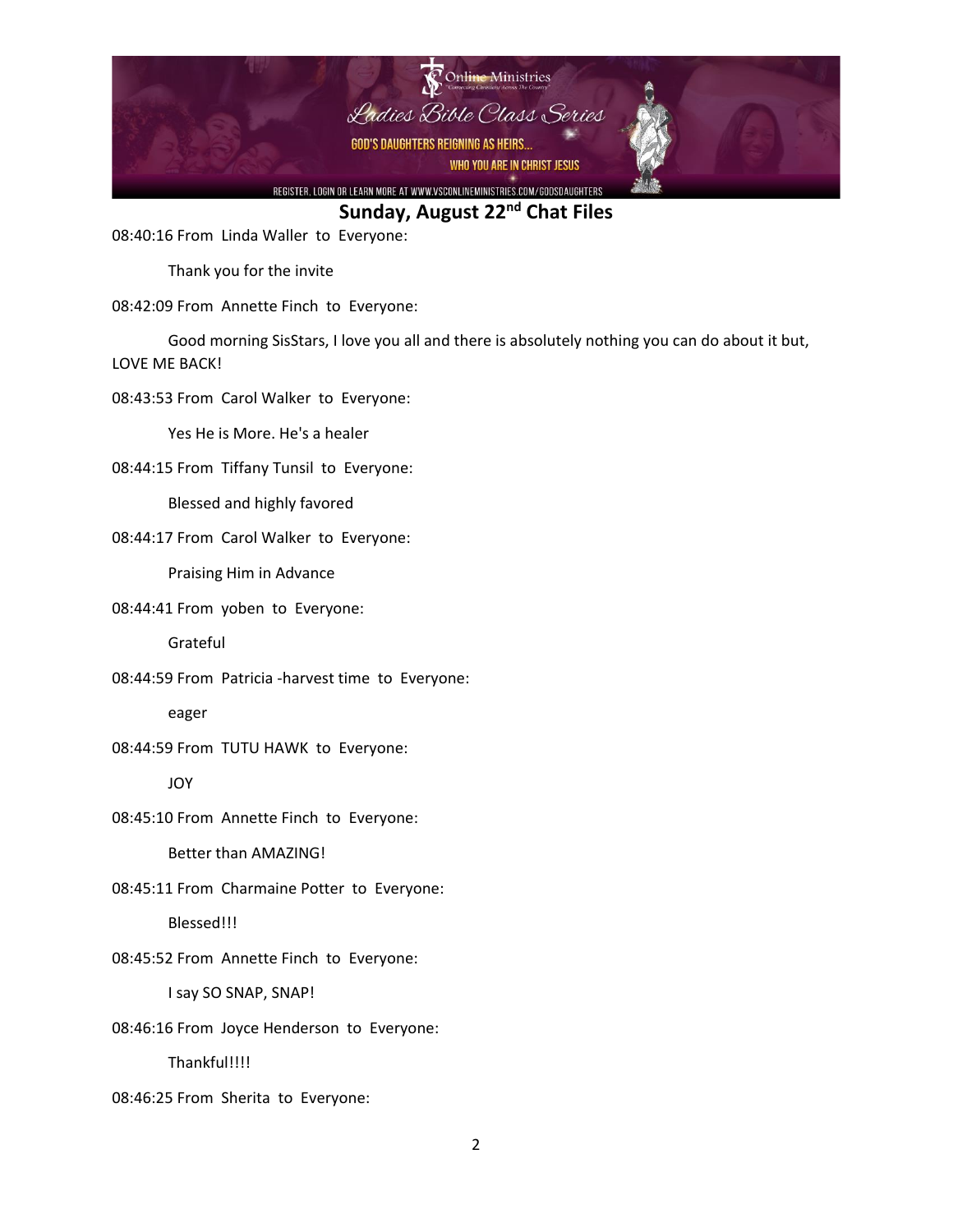

Good morning! I'm feeling blessed.

08:47:17 From Carol Walker to Everyone:

Healing my daughter, & I know he will heal Ryan too. Hospital called back a little while ago giving him meds IV that will help!

08:47:47 From Meredith Stevenson to Everyone:

Great Day! I'm feeling thankful! $\bigodot \bigodot$ 

08:48:08 From Leontine to Everyone:

We are to let our lights shine

08:48:09 From Tiffany Tunsil to Everyone:

Yess.. you glow my sistars  $\heartsuit$ 

08:48:22 From Carol Walker to Everyone:

I'm GLOWING In GOD!

08:48:23 From Annette Finch to Everyone:

YES, I got the GLOW FOR THE GROW!

08:48:25 From La Shana Vance to Everyone:

Amen

08:48:27 From renee to Everyone:

Keep praying keep glowing!

08:48:43 From Debbie Spencer to Everyone:

Yes Praise God!

08:48:53 From Leontine to Everyone:

Keep me in prayer sisters as I actively lean into GOD and His power.

08:49:19 From Meredith Stevenson to Everyone:

Keep praying for me SisStars!

08:49:29 From yoben to Everyone:

SisStars I need you to keep praying for me!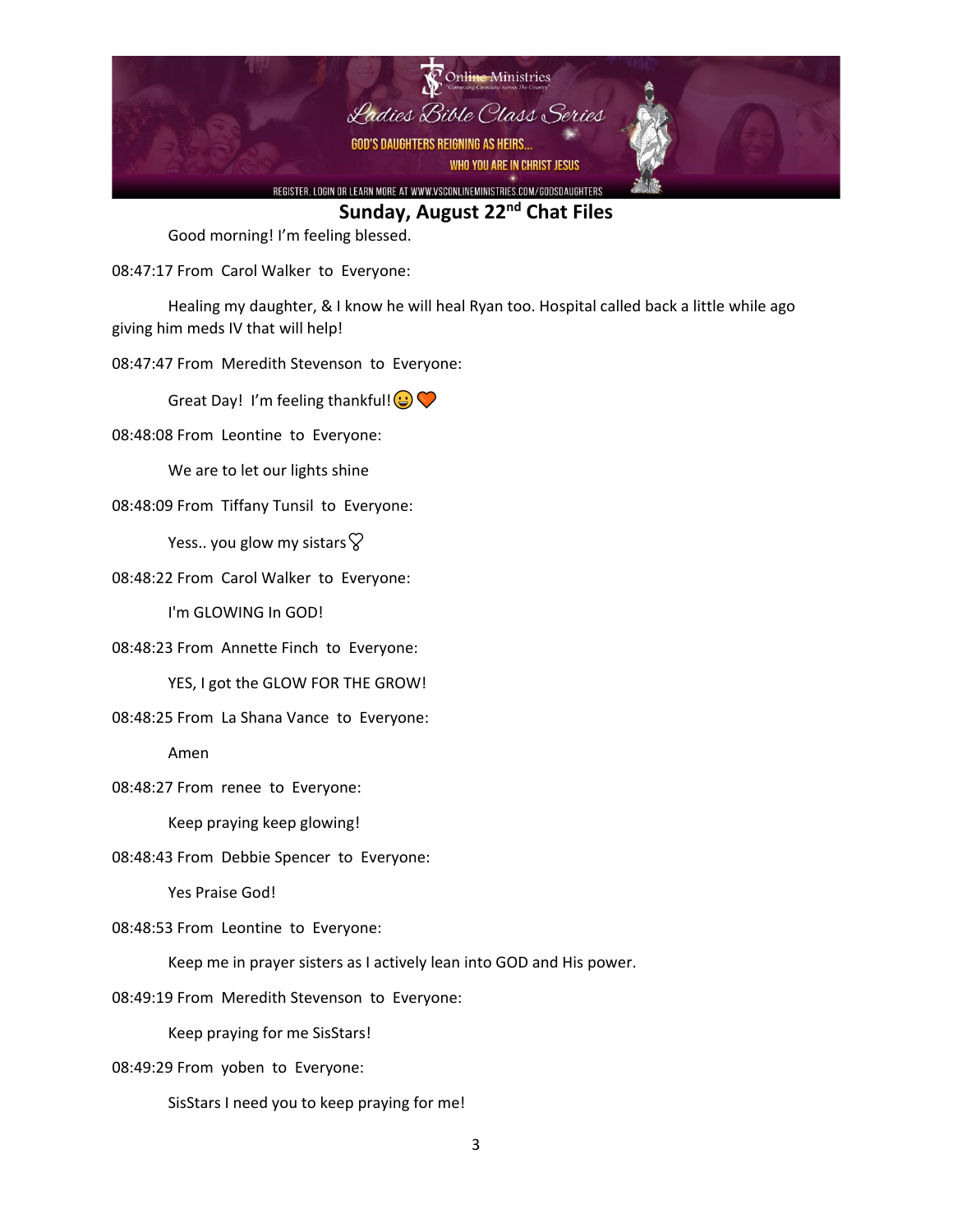

08:49:30 From Marie Seay to Everyone:

Pray for my family especially my husband's health

08:49:39 From Annette Finch to Everyone:

Yes thank you Father God for that glowing Sis. Dye our sweet angel!

08:49:47 From Terri Jackson Miller to Everyone:

Good morning SisStars!

08:49:49 From Ruth Womack to Everyone:

Ruth Womack

Good morning

08:50:15 From yoben to Everyone:

Amen! Amen! Amen!

08:50:54 From Annette Finch to Everyone:

Glow Annette girl you GLOW!

08:50:56 From Leontine to Everyone:

More than conquerors

08:51:10 From H. Bunnie Bennett to Everyone:

SisStar, please pray for me and my family.

08:52:47 From Yakima L. to Everyone:

Good morning everyone

08:52:48 From Betty Jenkins to Everyone:

Good Morning My SisStares , What a beautiful blessing to see you all. Continue to Pray for me and my mom . Love you all so much.

08:53:03 From H. Bunnie Bennett to Everyone:

I need your prayers because my sister in law passed last Sunday and my brother this morning. They both had Covid-19.

08:54:35 From Charmaine Potter to Everyone: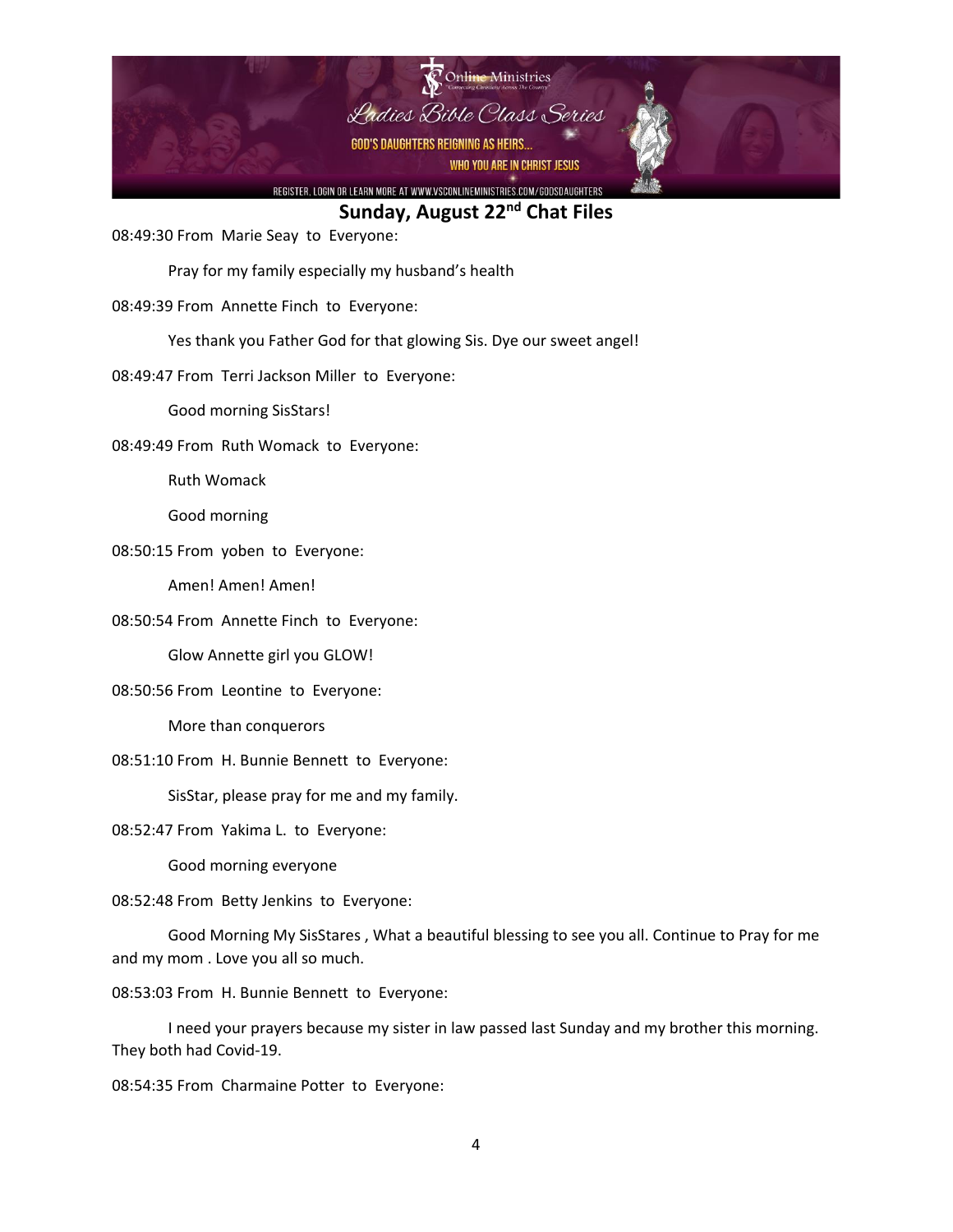

Sending prayers your way Sis Bunnie!!

08:56:00 From Amissa Green to Everyone:

Requesting prayers for students and teachers nationwide COVID is attacking schools

08:56:01 From Linda Waller to Everyone:

I'm Sis Linda Waller from Edgewood Maryland Church of Christ invited by Sis A Jones

08:56:09 From Dorothy M. Dye to Everyone:

Praying for you, Sis. Bunnie - and for all of you who have asked for prayers this morning.

08:56:11 From Echo Robinson to Everyone:

Lifting Sis Bunnie and family up in prayer.  $\mathbb{A}$ 

08:56:15 From Annette Finch to Everyone:

Snap, snap, snap for you TuTu! sending hugs your way!

08:56:15 From Alicia Patton to Everyone:

AMEN THANK YOU SIS TU TU $\bullet \bullet \bullet \bullet$ 

08:56:32 From Leontine to Everyone:

thanks Sis TuTu

08:56:35 From Alicia Patton to Everyone:

I HAVE BEEN GETTING THEM FROM TUTU

08:56:41 From Yakima L. to Everyone:

Please pray for me as I recover from COVID-19! Residual effects, & my underlying health illnesses.

08:56:43 From TUTU HAWK to Everyone:

Thankful to be His servant

08:56:47 From Debbie Spencer to Everyone:

Thank you Sis Tutu!

08:56:49 From renee to Everyone:

I am so thankful for Yvonne! God blessed me with her as we journey with the SALISI sisters!!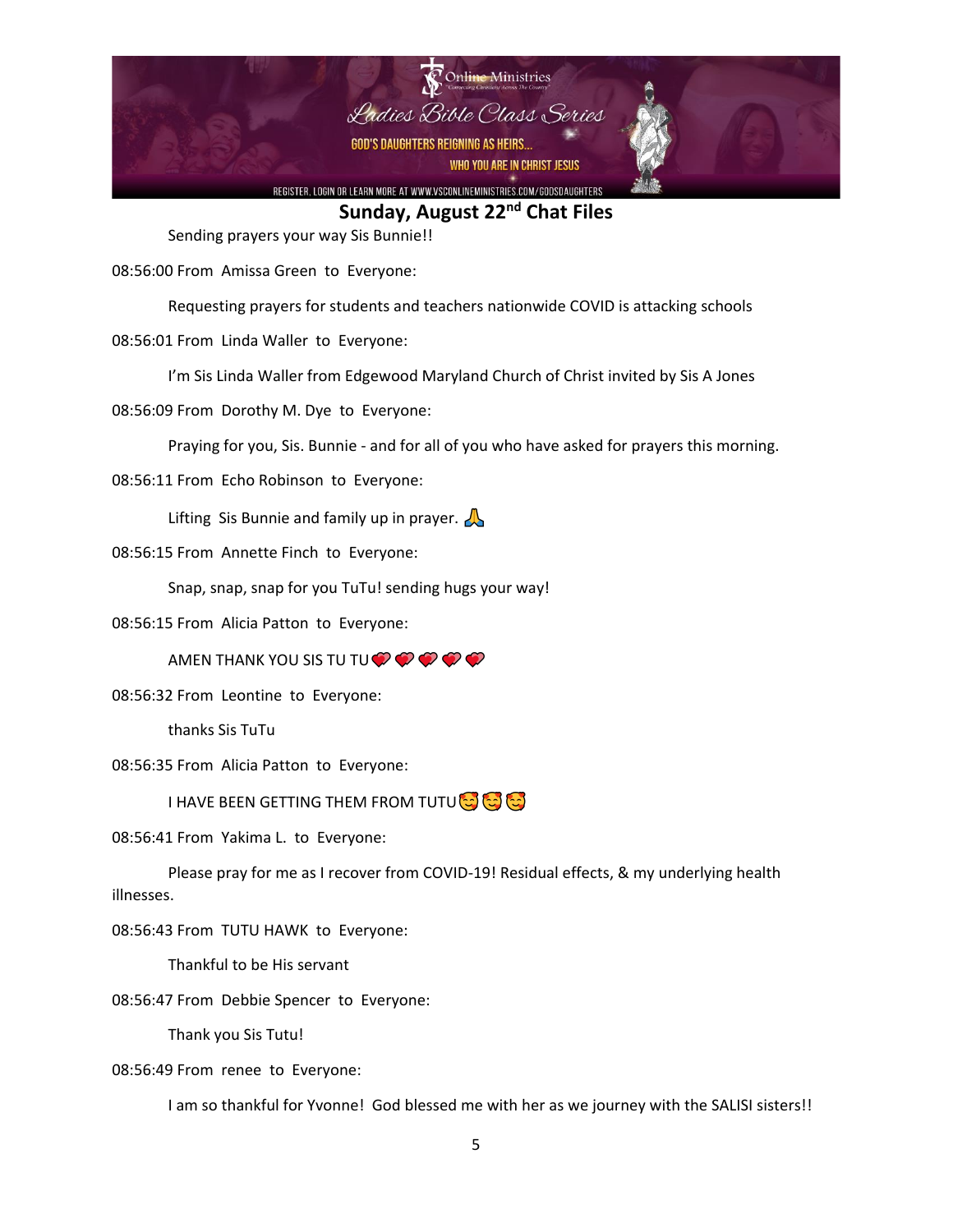

08:56:52 From Charmaine Potter to Everyone:

Thank you sis Tu Tu!!!

08:57:17 From Terri Jackson Miller to Everyone:

Praying SisStars. Thank you Sis. TuTu

08:57:27 From TUTU HAWK to Everyone:

Prayers to the sisters that have lost loved ones

08:58:37 From Camille Wilson to Everyone:

Thank you Sis Yvonne!!!!

09:00:34 From Carol Walker to Everyone:

Praying for your family too SisStar Bunnie

09:01:00 From Annette Finch to Everyone:

AMEN!

09:01:03 From Carol Walker to Everyone:

Welcome Linda Waller

09:01:24 From Annette Finch to Everyone:

Good morning sweet angel, Dr. Dye!

09:02:02 From iPad161360059 to Everyone:

Please pray for me. I tested positive for COVID. Pray for my husband to remain negative with a cancer diagnosis. Thank you

09:02:25 From iPad161360059 to Everyone:

Sis Daisy

09:02:45 From Carol Walker to Everyone:

Praying for you SisStar Yakima, Thank you SisStar Tutu

09:12:55 From Carol Walker to Everyone:

Amen

09:15:02 From Sister Parker to Everyone: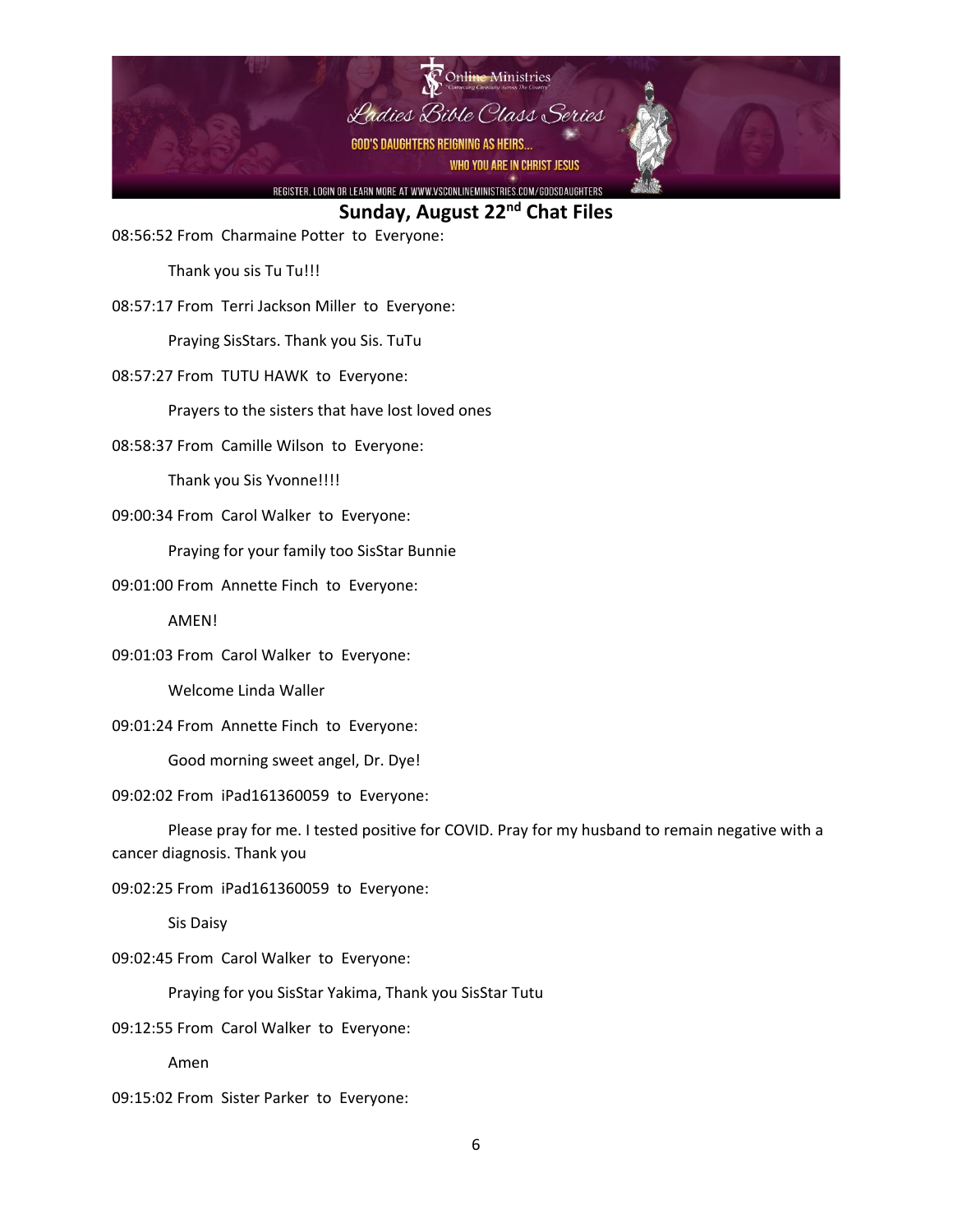

Keep our eyes on God no matter what

09:16:19 From Leontine to Everyone:

Faith is present

09:19:51 From Leontine to Everyone:

Your place of residence is in GOD

09:21:48 From Tiffany Tunsil to Everyone:

Hear, Speak, Do...move with the power of the Lord

09:21:54 From claudette to Everyone:

Amen, our strength is actualized in God's word.

09:22:02 From Yakima L. to Everyone:

Amen

09:22:37 From Yakima L. to Everyone:

Thank you sister Walker

09:22:57 From Carol Walker to Everyone:

Amen

09:23:06 From Terri Jackson Miller to Everyone:

Yes Dr. Dye! Amen

09:23:09 From Camille Wilson to Everyone:

We need to learn the power of being quiet and silent, it is not important for us to tell everyone my thought or opinion. Praise God!!! Power In Silence!!!

09:23:16 From Debbie Spencer to Everyone:

Lol. You right Dr. DD.

09:23:23 From Leontine to Everyone:

yesssss

09:23:33 From Yakima L. to Everyone: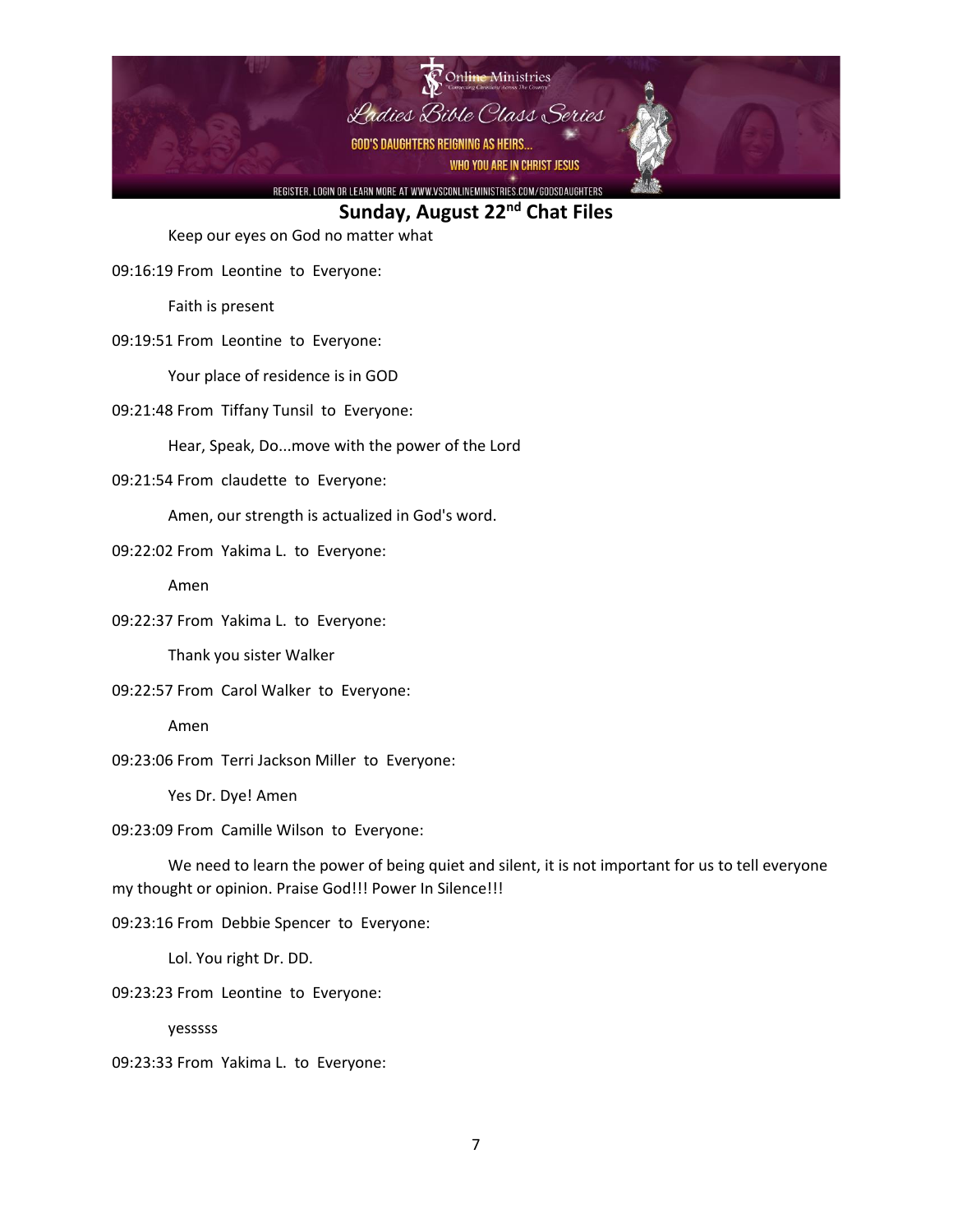

God took my voice. I couldn't speak for weeks. I ha know God for giving me my voice back! To Hod be the Glory.

09:24:12 From Yakima L. to Everyone:

Amen

09:24:37 From Sister Parker to Everyone:

Amen

09:25:38 From yoben to Everyone:

I desire to do Your will, my God: Your law is with in my heart. I do not hide Your righteousness in my heart: I speak of Your faithfulness and Your saving help. Psalm 40:8,10

09:26:35 From Yakima L. to Everyone:

It was only me and God for 8 days in the hospital. God is the great physician. God has the power to get you through. I pray without ceasing, and ask for prayers of the righteous. I got closer to God through my Covid-19 sickness.

09:27:04 From Yakima L. to Everyone:

Amen

09:27:19 From yoben to Everyone:

Amen

09:28:06 From Leontine to Everyone:

speak the WORD and trust GOD for the outcome

09:28:11 From renee to Everyone:

Fill up on God's word! YES he fills me up

09:29:15 From yoben to Everyone:

Amen

09:30:08 From Dalath to Everyone:

Without the word inside there is nothing to activate!!!

09:31:45 From Yakima Lewis to Everyone:

Newark Church of Christ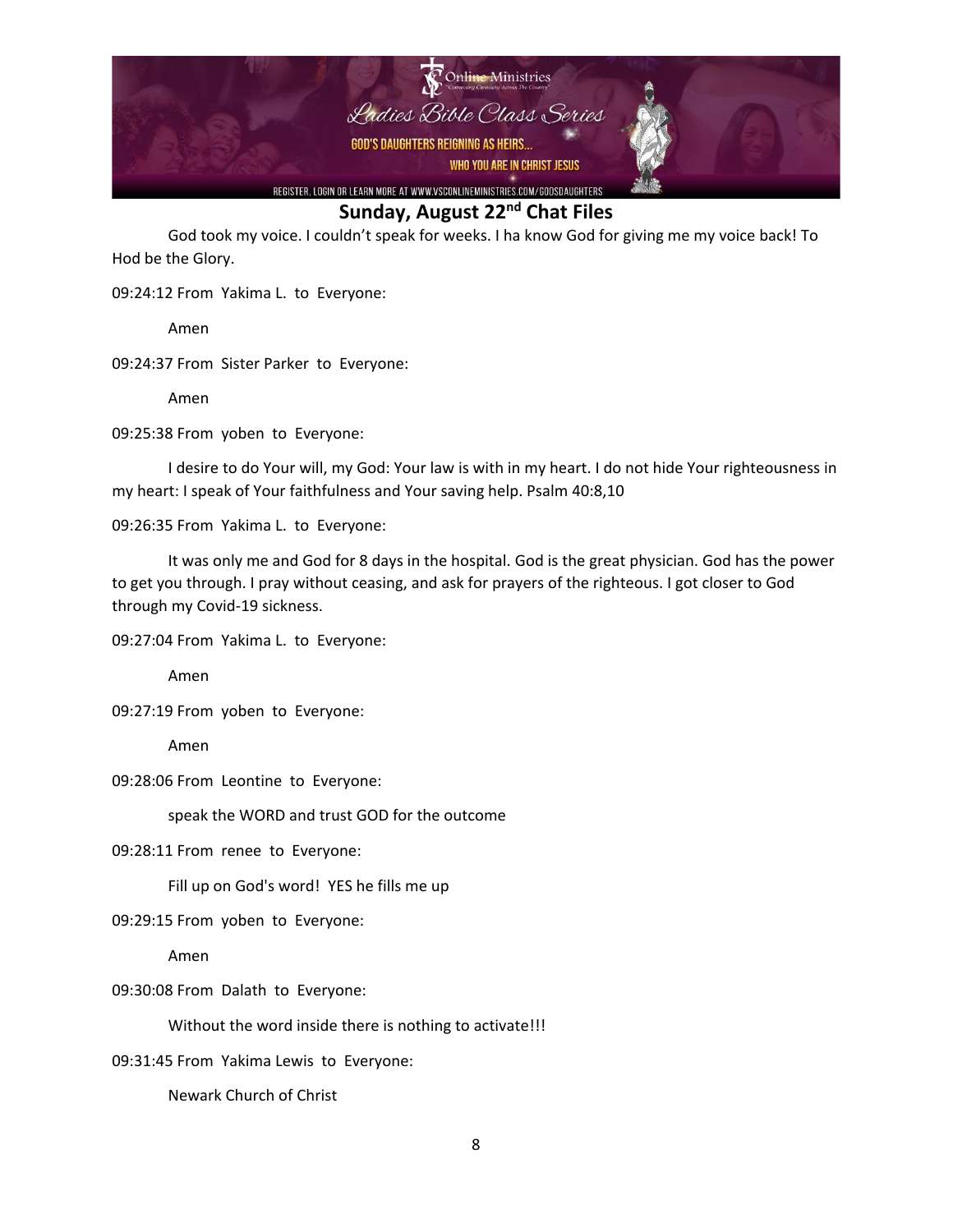

09:43:59 From T.K. Tibby to Everyone:

Thanks again for a great session

09:44:07 From T.K. Tibby to Everyone:

Have a blessed week

09:47:01 From Mary Christopher to Everyone:

But God! He is present and working! Thank you sister Dye!

09:47:02 From iPad161360059 to Everyone:

Sis Roxy

I didn't receive the link text. Daisy Cummings

09:47:06 From Annette Finch to Everyone:

Thank you Winter time sisters for everything. Please keep me in prayer as I keep you all in prayer too. Love you all!

09:48:34 From renee to Everyone:

Praying for you Sis Annette

09:48:54 From renee to Everyone:

Please pray for my son Jason. He is having a 'bout'

09:49:08 From Carol Walker to Everyone:

Thank you Lord in advance for healing of my family & church family with COVID. Walker, Smith, & Scott families.

09:50:32 From Dorothy M. Dye to Everyone:

Praying for all who have requested prayers. Love you all. Sis. DD

09:56:30 From Teresa Finch to Everyone:

praying for upcoming surgeries in my family

09:56:42 From Alicia Patton to Everyone:

Please pray for Tamara Harley uncle who is hospitalized, Andrea Davis loss in church members, Bruce & Tiffany Tunsil loss of their cousin due to Covid. Prayers for the entire Universe for peace & healing. Please continue to pray for my family & Gods will be done. Dropping off for service